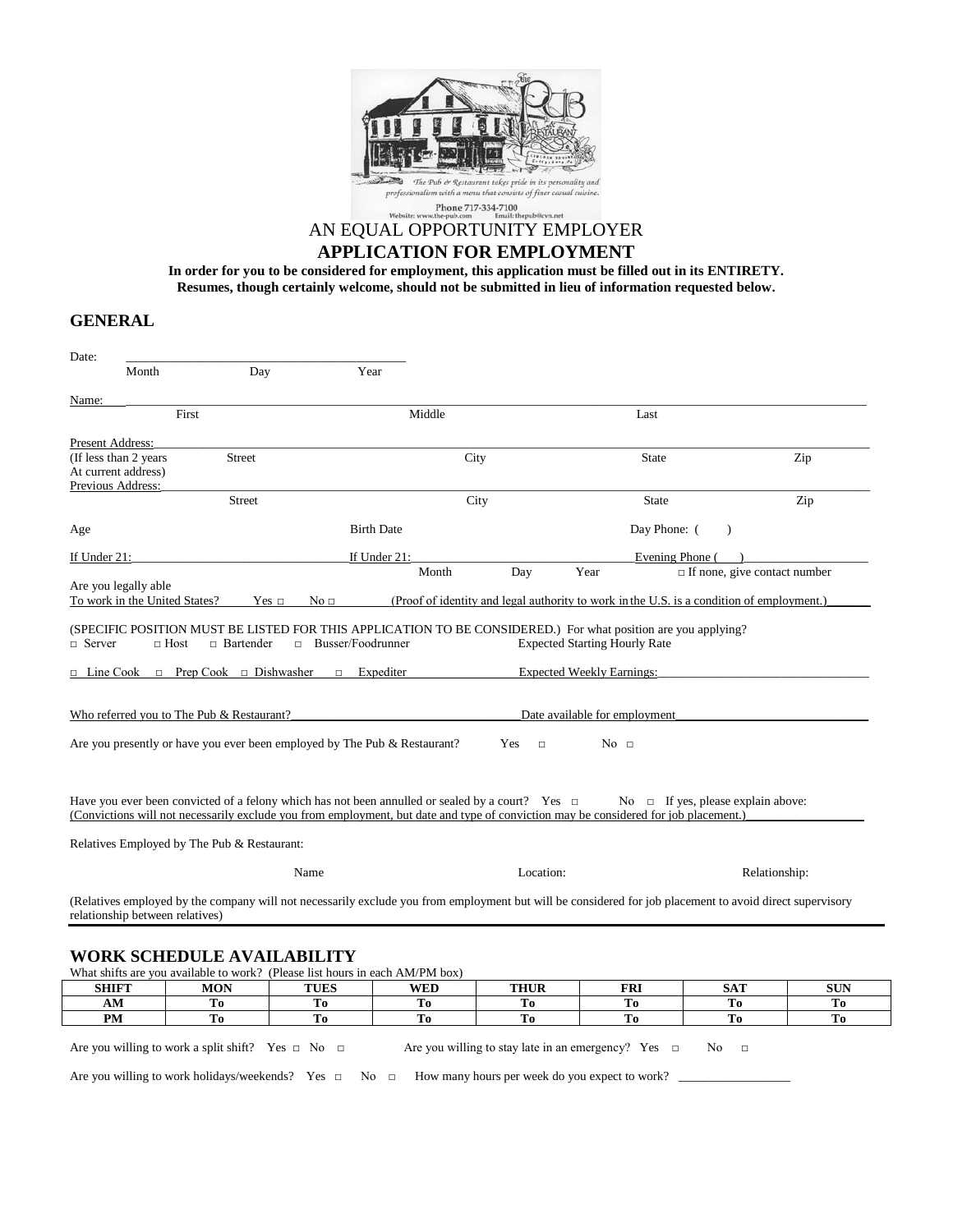### **EDUCATION**

| <b>TYPE OF</b> | <b>NAME OF</b> | <b>LOCATION OF</b> | <b>COURSES</b>    | <b>LAST YEAR</b> |                    |       |
|----------------|----------------|--------------------|-------------------|------------------|--------------------|-------|
| <b>SCHOOL</b>  | SCHOOL         | <b>SCHOOL</b>      | <b>MAJORED IN</b> | <b>COMPLETED</b> |                    |       |
|                |                |                    |                   |                  | Diploma            | Grade |
| High School    |                |                    |                   | 9 10 11 12       | $Yes \Box No \Box$ | Avg   |
| College/Other  |                |                    |                   |                  | Degree             | Grade |
|                |                |                    |                   |                  | $Yes \Box No$      | Avg   |

VOLUNTEER & MILITARY EXPERIENCE<br>Volunteer Experience: (Exclude activities relating to race, color, ancestry, age, national origin, gender or disability)

| <u> 1980 - Andrea San Andrea Andrea Andrea Andrea Andrea Andrea Andrea Andrea Andrea Andrea Andrea Andrea Andrea </u><br>Skills acquired: <u>contract and the contract of the contract of the contract of the contract of the contract of the contract of the contract of the contract of the contract of the contract of the contract of the contract of</u> |  |  |
|---------------------------------------------------------------------------------------------------------------------------------------------------------------------------------------------------------------------------------------------------------------------------------------------------------------------------------------------------------------|--|--|
|                                                                                                                                                                                                                                                                                                                                                               |  |  |
|                                                                                                                                                                                                                                                                                                                                                               |  |  |
|                                                                                                                                                                                                                                                                                                                                                               |  |  |
|                                                                                                                                                                                                                                                                                                                                                               |  |  |
| <b>BUSINESS EXPERIENCE</b>                                                                                                                                                                                                                                                                                                                                    |  |  |
| (List most recent three employers)                                                                                                                                                                                                                                                                                                                            |  |  |
| NAME AND ADDRESS OF COMPANY:                                                                                                                                                                                                                                                                                                                                  |  |  |
|                                                                                                                                                                                                                                                                                                                                                               |  |  |

| <b>EMPLOYMENT DATES:</b>   |  |
|----------------------------|--|
| <b>JOB TITLE:</b>          |  |
| <b>PAY RATE:</b>           |  |
| <b>REASON FOR LEAVING:</b> |  |
| <b>NAME OF SUPERVISOR:</b> |  |

| <b>NAME AND ADDRESS OF COMPANY:</b>  | <u> 1989 - Johann Stoff, deutscher Stoff, der Stoff, der Stoff, der Stoff, der Stoff, der Stoff, der Stoff, der S</u> |
|--------------------------------------|-----------------------------------------------------------------------------------------------------------------------|
| TELEPHONE NUMBER:                    |                                                                                                                       |
|                                      |                                                                                                                       |
|                                      |                                                                                                                       |
| <b>PAY RATE:</b> ___________________ |                                                                                                                       |
|                                      |                                                                                                                       |
| NAME OF SUPERVISOR:                  |                                                                                                                       |

| <b>REASON FOR LEAVING:</b>                                                                                                                           | <u> 1980 - Jan James James James James James James James James James James James James James James James James J</u> |
|------------------------------------------------------------------------------------------------------------------------------------------------------|----------------------------------------------------------------------------------------------------------------------|
| <b>NAME OF SUPERVISOR:</b><br><u> 1980 - Antonio Alemania, mpanda alemaniar alemaniar alemaniar alemaniar alemaniar alemaniar alemaniar alemania</u> |                                                                                                                      |

|                    | <b>FOR OFFICE USE ONLY:</b> Interview date: | Interviewer Initials: |
|--------------------|---------------------------------------------|-----------------------|
| Position Offered:  |                                             | Accepted? Y N         |
| <b>Start Date:</b> | <b>Start Time:</b>                          | am pm; Starting Rate: |